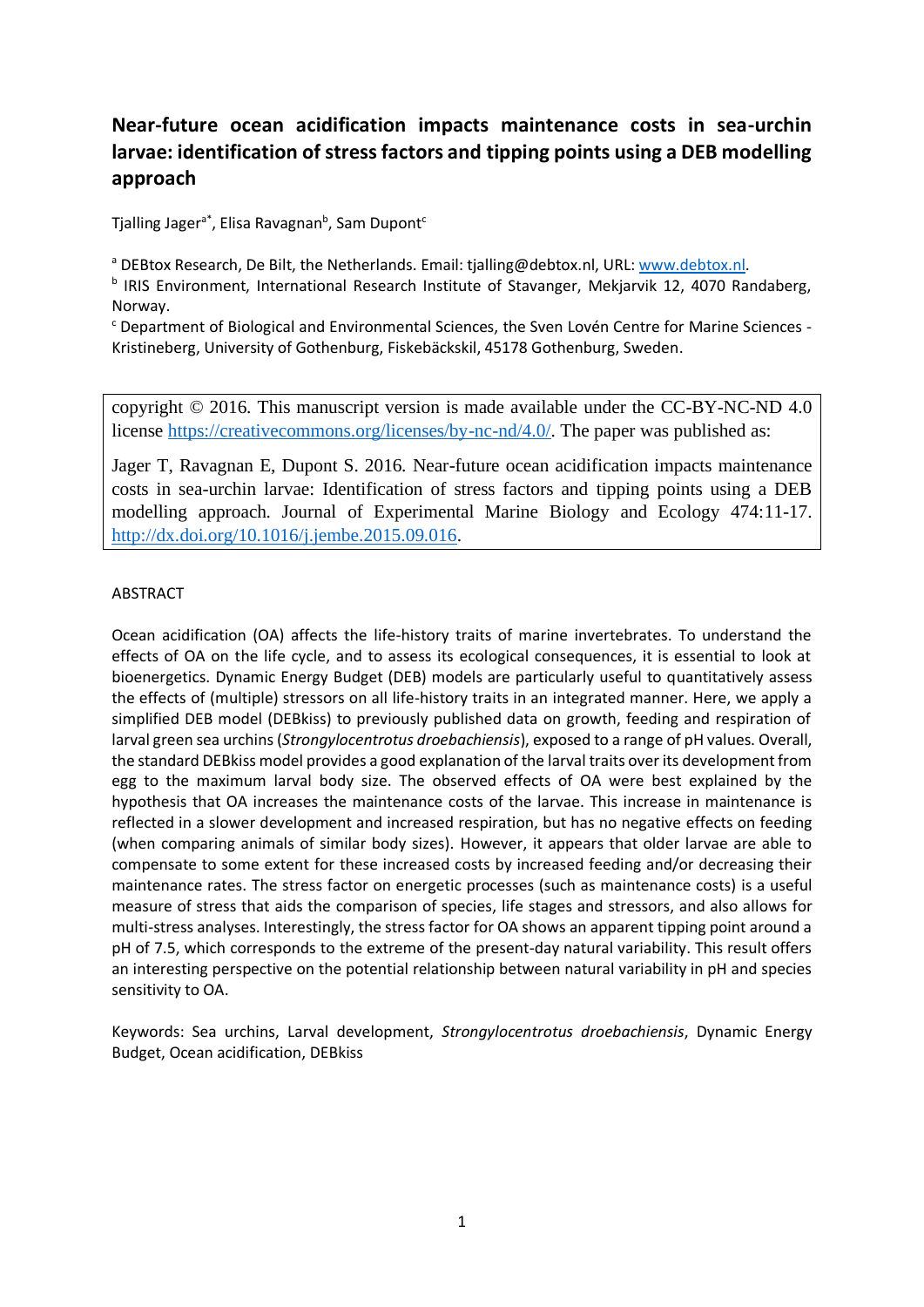### **1. Introduction**

Since the beginning of the industrial revolution, atmospheric  $CO<sub>2</sub>$  concentrations have increased from 280 to 400 ppm and are expected to double by 2100, with well-described consequences for the climate (global warming, increase in extreme events frequency, etc.). The ocean represents a major sink for  $CO<sub>2</sub>$  and absorbs half of the excess of this gas. Continued uptake of  $CO<sub>2</sub>$  alters the carbonate chemistry of the ocean and increases the concentration of hydrogen ions, thereby reducing pH, a phenomenon called ocean acidification (Caldeira and Wickett, 2003). A growing body of evidence demonstrates that this ocean acidification can impact survival, growth, development and physiology in marine invertebrates (e.g., Wittmann and Pörtner, 2013). Building upon the large body of existing literature, the field of ocean acidification is now moving forward. It was argued that any large scale projection of future impacts requires understanding of the mechanisms in action, how they are intertwined across levels of biological organization (molecular, cellular, systemic, ecosystem, all as a result of evolution), and their potential hierarchies (Dupont and Pörtner, 2013). To increase our predictive power, a mechanistic understanding of the physiological response of organisms exposed to ocean acidification is required (see e.g., Woodin et al., 2013).

Sea urchin larvae are excellent candidates to mechanistically investigate the physiological response to ocean acidification. Sea urchin development has been studied for over a century, and the complex nets of intercellular communications leading to each temporal developmental event and stage are well known. They are also sensitive, simple, and reliable tools for assessing and monitoring marine pollution (e.g., Shaw et al., 2009). Sea urchins were identified early on as a primary target for ocean acidification research, and are today one of the most studied models in this field (Dupont and Thorndyke, 2014). The green sea urchin (*Strongylocentrotus droebachiensis*) is a particularly popular test species; it is widely distributed and plays a key ecological and economical role in boreal coastal ecosystems. When exposed to ocean acidification, the planktotrophic pluteus larvae of the green sea urchin showed a high level of plasticity. Development of normal, although showing morphological plasticity, swimming larvae was possible as low as  $pH<sub>T</sub> \ge 7.0$ . Within that range, decreasing pH increased mortality and asymmetry, and decreased growth rate. Respiration rates increased with decreasing pH suggesting changes in the energy budget. At the lowest pHs ( $pH<sub>T</sub> \le 6.5$ ), development was arrested and no larva survived past 13 days post fertilisation (Dorey et al., 2013). Physiological studies revealed that pluteus larvae are unable to compensate for an extracellular acidosis (pHe) resulting from an exposure to ocean acidification. However, the calcifying primary mesenchyme cells are able to fully compensate an induced intracellular acidosis (pHi) using a bicarbonate buffer mechanism involving secondary active Na+-dependent membrane transport proteins (Stumpp et al., 2012). Additional energetic costs also derived from compensatory mechanisms associated with larval gastric pH changes (Stumpp et al., 2013). It was hypothesized that the associated cost of pHi regulation leads to a shift in energy budget, with less energy available for growth (Dupont and Thorndyke, 2014; Stumpp et al., 2011).

To quantitatively test this hypothesis, and to assess its ecological consequences, it is essential to look at all life-history traits of the sea-urchin larvae over its development in an integrated analysis. Dynamic Energy Budget (DEB) models are particularly useful for such quantitative assessments. DEB theory is one of the most comprehensive framework for bioenergetics (Kooijman, 2001; Nisbet et al., 2000), and models based on this theory have been extensively applied to understand the effects of chemical stress (see Jager and Zimmer, 2012; Jager et al., 2006) and environmental factors such as food and temperature (e.g., Freitas et al., 2009), including the ecological consequences of climate change (e.g., Teal et al., 2012). Recently, Muller and Nisbet (2014) presented a DEB model for the effects of ocean acidification on calcifying phytoplankton (coccolithophores). Here, we apply the simplified DEB-based model DEBkiss (Jager et al., 2013) to previously published data on the effects of ocean acidification on growth, feeding and respiration in sea-urchin larvae.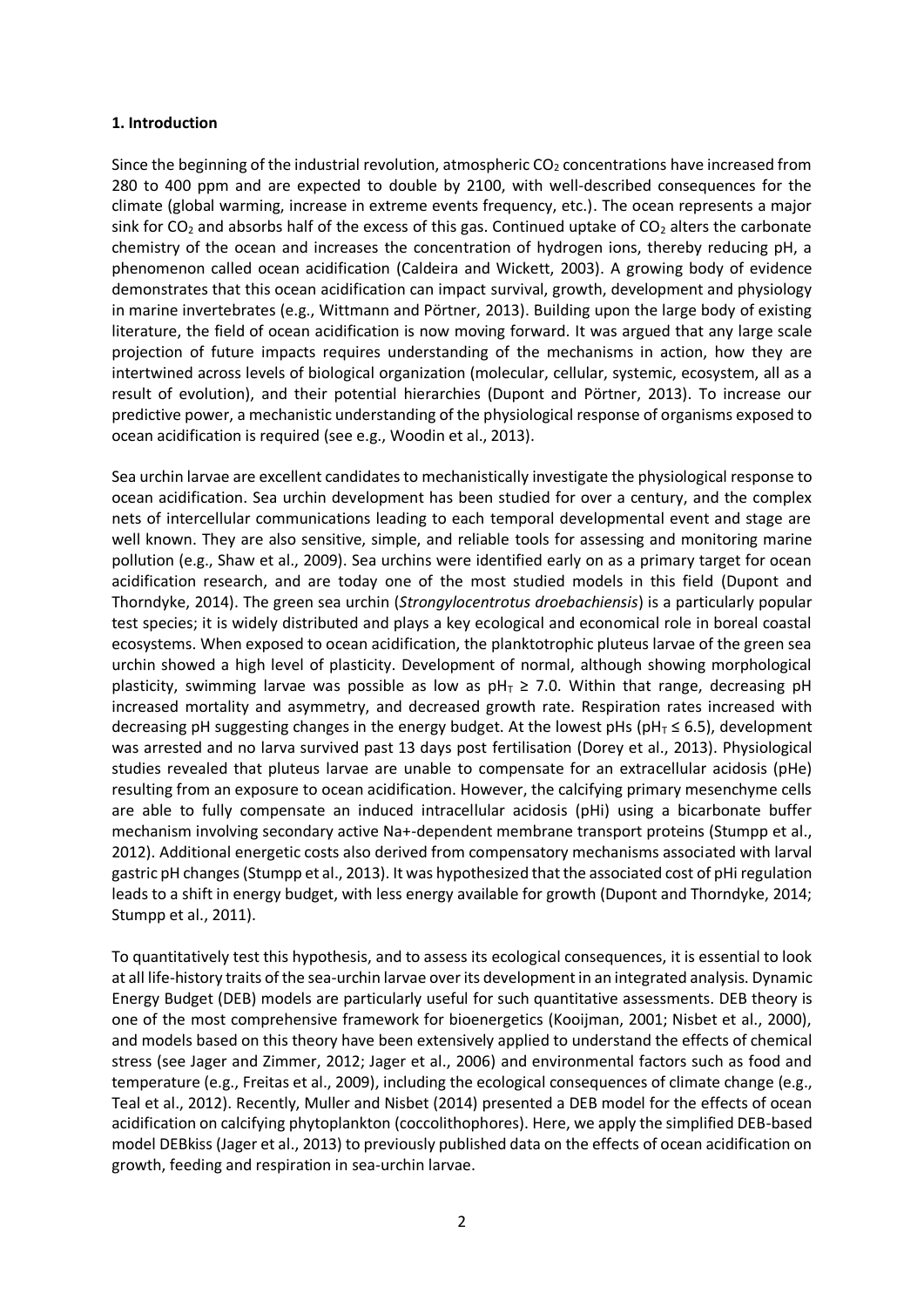## **2. Materials and methods**

## *2.1. Experimental data*

Data were taken from the studies published in Dorey et al. (2013), Stumpp et al. (2013) and Chan et al. (2015), which used the same methodologies. Briefly, adult urchins were spawned and gametes fertilized. Embryos were then cultured in replicated 5L culture vessels at a density of 10 embryos per mL. When reaching the pluteus stage, larvae were fed daily with algae (*Rhodomonas* sp.) at a constant concentration of 150  $\mu$ g C L<sup>-1</sup>. Larval cultures were monitored regularly over several weeks. On each observation day, a subsample of >10 larvae was taken, photographed with a digital camera mounted on a dissecting microscope, and body length (BL in  $\mu$ m) was determined. Larvae were cultured in pH<sub>T</sub> ranging between 6.98 and 8.06 at 9°C. Data on respiration rates were extracted from Dorey et al. (2013), and data on feeding rates from Stumpp et al. (2013).

## *2.2. Basic model*

We depart from the DEBkiss model, as presented in detail in Jager et al. (2013), and see supporting information. This model is a simplification of the standard DEB animal model (Sousa et al., 2010). The main difference with the standard model is that DEBkiss lacks a reserve compartment, which implies that energy assimilated from food is used directly for the energy-requiring processes (growth, maintenance, etc.) without buffering by a reserve. Storage of energy can be included in the form of a reproduction buffer; in the case of sea urchins, the gonads in adults are a typical example of such a reproduction buffer with a dual purpose of collecting energy for spawning events and energy storage to survive periods of food limitation (Russell, 1998). The DEBkiss model specifies growth, reproduction, feeding, and respiration. As we focus on larvae in this study, the storage in the gonads and reproduction will not be discussed here. The energy flows in an individual embryo/larva are schematically shown in Figure 1.



**Fig. 1.** Schematic representation of the energy flows in embryos and larvae. The node *b* marks 'birth', i.e., the start of external feeding. A constant fraction *κ* of the assimilation flux is allocated to maintenance and structural growth, where maintenance costs have to be paid first. The 1-*κ* flux is assumed to dissipate in the maturation process.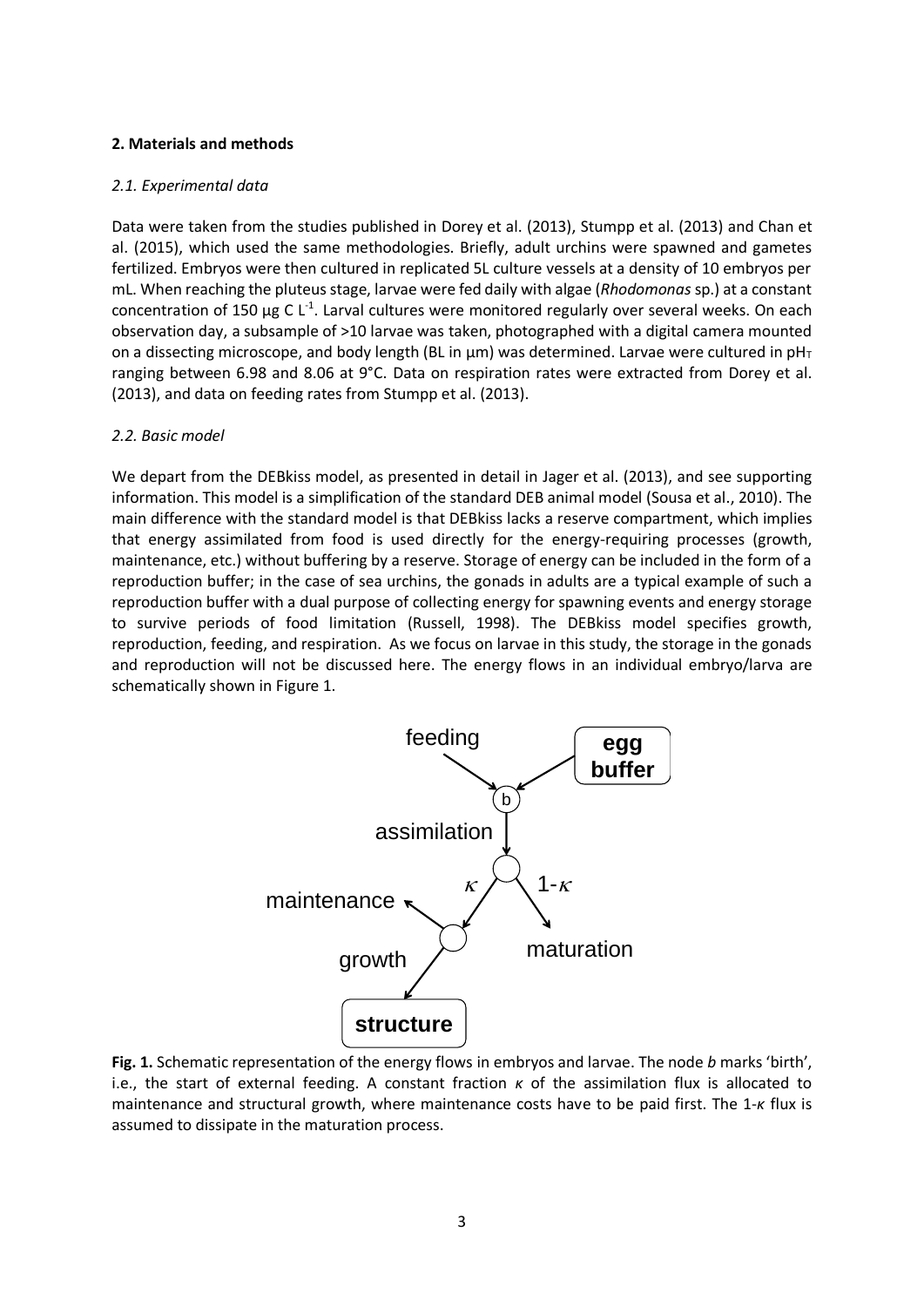In a constant environment, the DEBkiss model for structural growth reduces to the Von Bertalanffy curve. For any well-chosen measure of physical length (*Lw*, e.g., total body length or test diameter), the differential equation for growth is specified by:

$$
\frac{d}{dt}L_w = r_B(fL_{wm} - L_w) \text{ with } L_w(0) = L_{w0}
$$
 [1]

Where  $r_B$  is the von Bertalanffy growth rate constant (d<sup>-1</sup>),  $L_{wm}$  is the maximum physical length (mm), *Lw*<sup>0</sup> the initial length, and *f* is the scaled functional response (dimensionless; *f*=1 marks *ad libitum* feeding conditions, and *f*=0 complete starvation). This equation can be used as long as there are no large changes in body shape with ontogeny, otherwise, a correction is needed (Jager et al., 2015, and see supp. info.). Eq. 1 can be solved to an explicit expression for body length as function of time, as long as all parameters are constant:

$$
L_w = f L_{wm} - (f L_{wm} - L_{w0})e^{-r_B t}
$$
\n(2)

Within a DEB context, the model parameters  $r_B$  and  $L_{wm}$  relate to underlying primary parameters of the energy budget (see supp. info.). In DEBkiss (Jager et al., 2013), *r<sup>B</sup>* is related to the volume-specific costs for maintenance  $(J_M^{\vee}$  in mg/mm<sup>3</sup>/d) as follows:

$$
r_B = \frac{y_{VA}}{3d_V} J_M^{\nu} \tag{3}
$$

Where  $y_{\text{VA}}$  is the yield of structural biomass on assimilated biomass from food (mg dwt/mg dwt), and  $d_V$  is the dry-matter density of structural biomass (mg dwt/mm<sup>3</sup>). Both these parameters are expected to remain constant with ontogeny, and defaults are often used in practice.

The maximum length (*Lwm*) is determined by the volume-specific maintenance costs (*J<sup>M</sup> v* ), but also by the maximum area-specific assimilation rate (*J<sub>Am</sub><sup>a</sup>* in mg/mm<sup>2</sup>/d), and the fraction of the assimilated mass that is allocated towards maintenance and growth (*κ*, dimensionless, see Figure 1):

$$
L_{wm} = \frac{\kappa}{\delta_M} \frac{J_{Am}^a}{J_M^y} \tag{4}
$$

The shape coefficient *δ<sup>M</sup>* (dimensionless) translates the length measure that was used (e.g., total body length) to volumetric length (the cubic root of biomass volume).

#### *2.3. Effects of stress*

In contrast to the DEB model of Muller and Nisbet (2014), we do not include details of the calcification process into our model, but treat it solely as a stress factor on the energetics. Effects of stressors on growth imply a change in the values of the parameters of the energy budget (Jager and Zimmer, 2012; Jager et al., 2006). An effect on each parameter yields a different and specific effect on the growth curve over time. As can be deduced from Eq. 3 and 4, a decrease in the specific assimilation rate affects  $L_{wm}$  but not  $r_B$ , an increase in the specific maintenance costs affects both  $L_{wm}$  and  $r_B$ , whereas an effect on the growth yield  $(y_{VA})$  will only affect  $r_B$ . To quantitatively assess these effects, we can introduce a stress factor *s* on the affected parameter. An effect on assimilation can thus be included as a modification of the parameter in the reference situation (indicated by a zero in the subscript):

$$
J_{Am}^a = (1 - s)J_{Am0}^a \tag{5}
$$

In this way, *s*=0 implies no stress. An effect on maintenance costs can similarly be included as: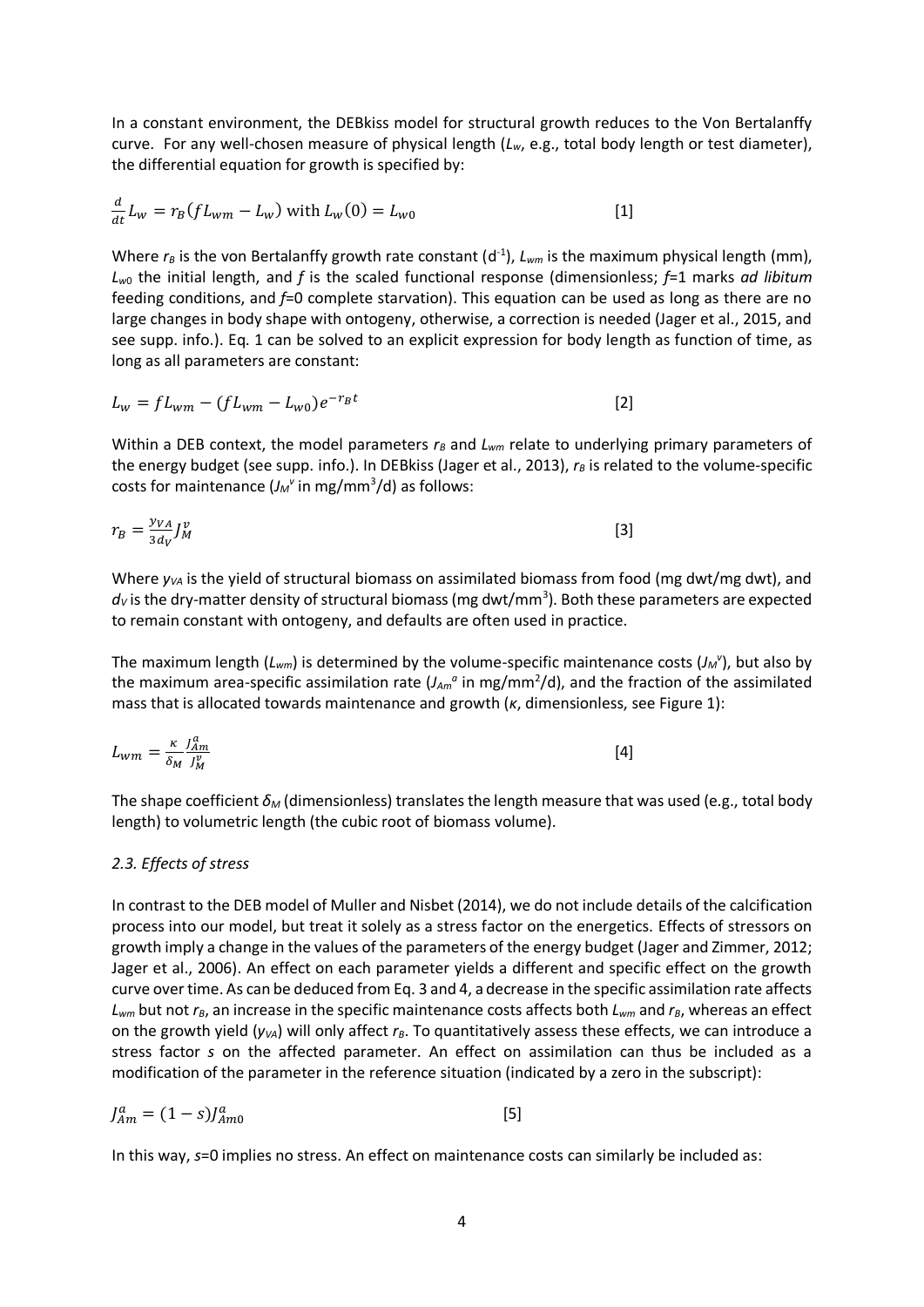$J_M^v = (1 + s)J_{M0}^v$ [6]

An effect on the growth process can be seen as an increase in the overhead costs for the transformation of assimilates into structural biomass. We can include this as a decrease of the yield as follows:

$$
y_{VA} = (1 - s)y_{VA0}
$$
 [7]

Without knowing the exact value of the affected parameters, nor the additional conversion factors, we can include the stress factors on the compound parameters *r<sup>B</sup>* and/or *Lwm*. This is possible because the values of the compound parameters are (inversely) proportional to those of the target parameters (see Eq. 3 and 4).

The approach used to include stress of OA on model parameters is quite comparable to that used by Muller and Nisbet (2014). One notable difference with our approach is that Muller and Nisbet use a specific relationship to link the stress factor to pH, whereas we will fit *s* for all treatments and deduce the relationship from the data. Furthermore, Muller and Nisbet include stress at three processes simultaneously (whereas we depart from the assumption that a single process is affected), and use a slightly different formulation for stress decreasing the value of a parameter (division by 1+*s* instead of multiplication by 1-*s*).

### *2.4. Other endpoints*

When all model parameters have a realistic value, they can subsequently be used to predict feeding and respiration rates (see e.g., Jager and Ravagnan, 2015). For a fully quantitative analysis, we need estimates for the additional parameters and conversions mentioned above (*κ*, *δM*, *dV*, *yVA*). Further, we would also need to convert mg of assimilates obtained from food or lost in respiration to the measured quantities: mg of carbon consumed and pmol of oxygen used. Here, we will restrict the analysis of these traits to a semi-quantitative one; model derivations are provided in supp. info. In short, feeding rate  $(J_X)$  is predicted to be proportional to body length squared:

$$
J_X = aL_W^2 \tag{8}
$$

Where *a* is a proportionality constant, absorbing primary energy-budget parameters and conversion factors (see supp. info.). An effect on maintenance or growth costs is not expected to have any effect on the feeding rate (when comparing animals of the same size). An effect on assimilation might be associated with a negative effect on the feeding rate (and thus a lower value of *a*), but it might also result from an effect on the assimilation efficiency. An effect on the assimilation efficiency would be difficult to confirm in practice, as it would involve the collection and analysis of faecal matter.

The respiration rate is expected to scale with a weighted sum of body length squared and body length cubed. The underlying reason is that respiration has contributions from different processes: maintenance, maturation and overhead costs for growth (and for feeding organisms also the overhead costs for feeding and assimilation). We can thus represent the respiration flux (*JD*) as:

$$
J_D = bL_W^2 + cL_W^3 \tag{9}
$$

Where *b* and *c* are proportionality constants, absorbing primary energy-budget parameters and conversion factors (see supp. info.). An effect on assimilation should lead to a decrease in *b*, but no effect on *c* (and thus overall a lower respiration rate for animals of the same size). An increase in maintenance costs should lead to an increase in *c* but no effect on *b* (and thus an increase in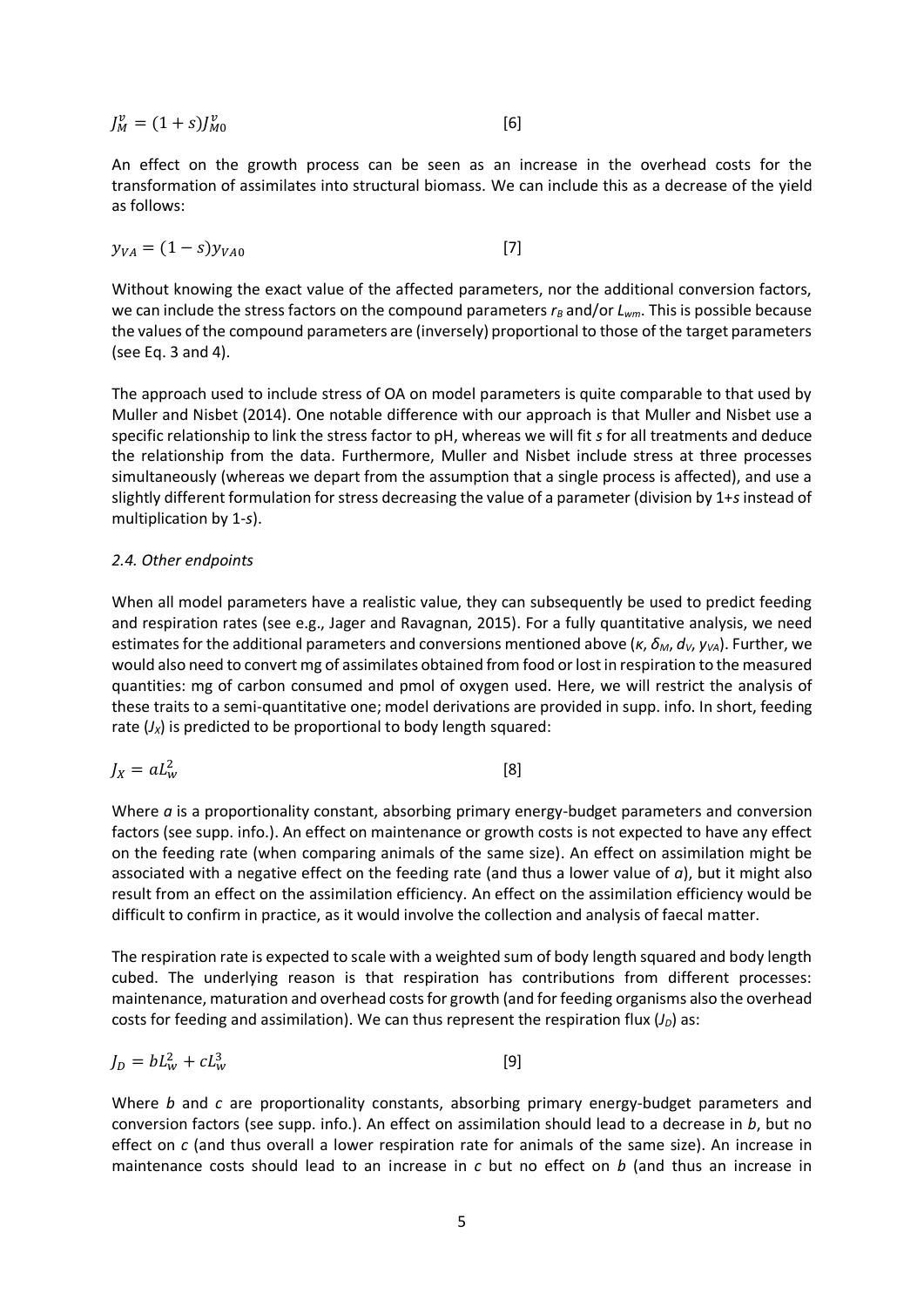respiration for the same size). A decrease in growth yield leads to an increase in *b*, and a decrease in *c* (the net result depending on the precise value of the model parameters and conversion factors).

## *2.5. Model fitting*

All model fits are made in Matlab, using means of treatment groups or replicates. We assumed a normal distribution for the residuals, and residuals are weighted according to the number of individual measurement in each mean. Confidence intervals are generated by profiling the likelihood function. Details on the statistical procedure can be found in Jager and Zimmer (2012).

## **3. Results and discussion**

More detailed versions of the plots can be found in the supporting information.

# *3.1. Mechanism of action: effect on larval growth*

We first focussed on the most comprehensive dataset (Dorey et al., 2013), and pooled all data per treatment, to interpret the general pattern in the data and demonstrate the effects of assuming different modes of action. The lowest pH used in this study (6.5) was ignored, as the embryos did not develop. We fit Eq. 2 with a different stress factor for each treatment. The highest pH treatment (nominal value 8.1) is viewed as the reference situation, and hence the stress level is set to zero. Figure 2 showsthe model fit to the pooled data for the three single modes of actions specified in the methods section: assuming that ocean acidification (OA) affects the assimilation process (Eq. 5), the costs for maintenance (Eq. 6), or the costs for growth (Eq. 7).

The growth data by themselves do not provide support for selecting any of these single mechanisms of action, and therefore also not for a combination of mechanisms (which would show a response pattern in between these three extremes). Costs for growth generally provides better fit to the data for *t*>5 days, as it captures the rather similar final size in all treatments. The data points at *t*=24 days are, however, less certain than the other data points as the number of individuals is much lower (due to mortality and experimental limitations). Assuming an effect on maintenance or assimilation provides a good fit up to *t*=15 days, but cannot capture the apparent recovery in the highest treatment.



**Fig. 2.** Growth of sea-urchin larvae under different pH conditions. Time is days post fertilisation. Model fits assuming that OA affects the costs for growth, the costs for maintenance, or the assimilation process. Data from Dorey et al. (2013).

It should be noted that the growth model of Eq. 2 only holds when the organism does not change in shape with ontogeny. For the sea urchin, this assumption is violated, especially in the initial part of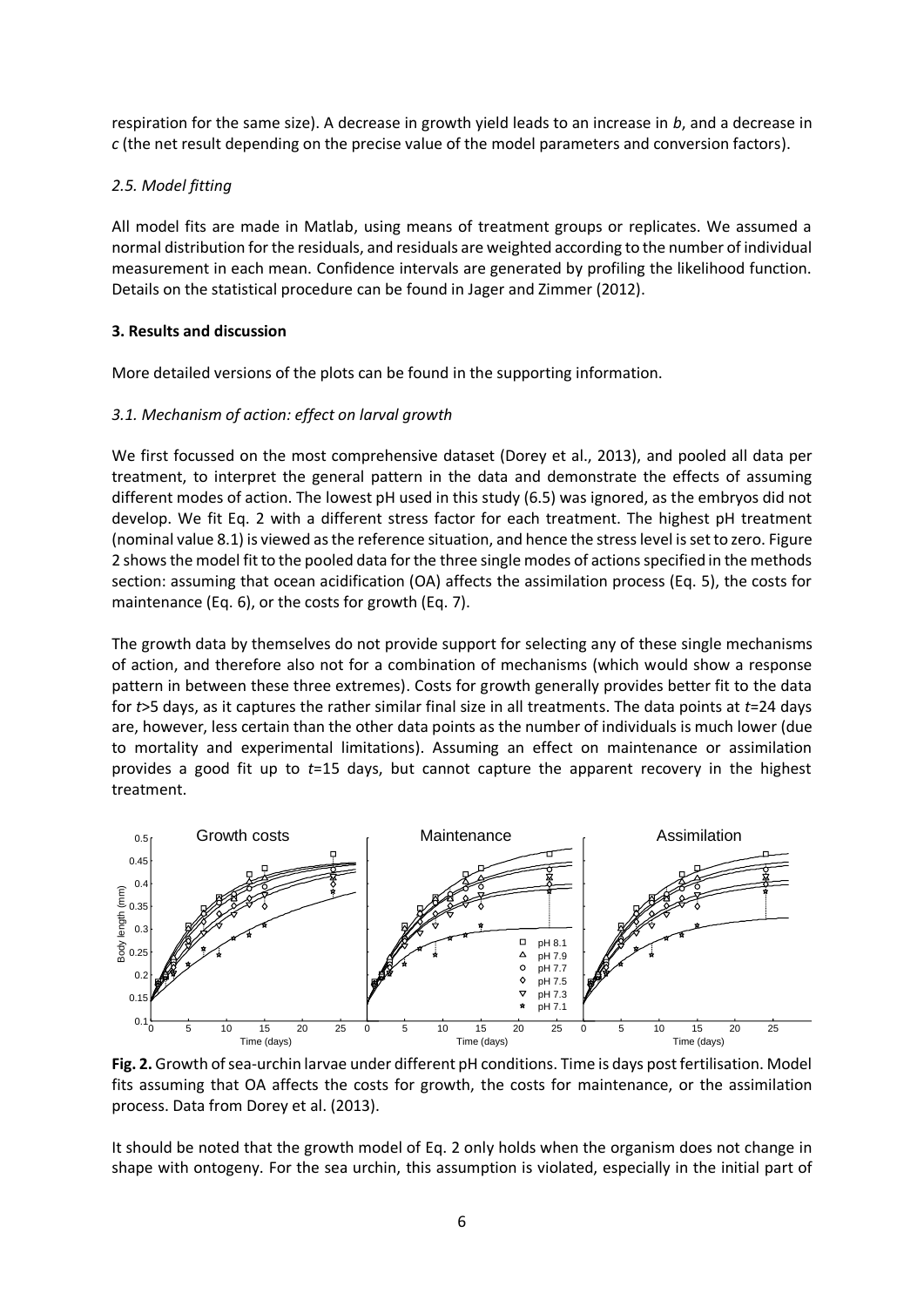the growth curve. Over the first 5 days post-fertilization, a fertilised egg develops into an embryo through successive cleavages and complex embryogenesis. After hatching (blastula stage), the embryo initiates gastrulation and maturation into a pluteus larvae. These larvae keep evolving through time, growing extra pairs of arms and organs, including morphogenesis of the juvenile rudiment (Smith et al., 2008). If we can establish the relationship between body length and structural biovolume for each stage, we should compensate for these changes (see Jager et al., 2015). In the absence of more detailed biometric information for sea urchin larvae and embryos, this cannot be included in the current analysis.

#### *3.2. Mechanism of action: feeding and respiration rates*



**Fig. 3.** Left panel: feeding rates of larvae from Stumpp et al. (2013) versus body length. Model lines are the square-root relationships from Eq. 8, where proportionality *a* is taken as the mean value of *a* within a treatment. Right panel: feeding rates, scaled with body length squared (proportionality *a*), versus the nominal pH in each treatment. Bars represent standard error of the mean.

Feeding rate follows the expected relationship to body length squared (Fig. 3, Eq. 8). At low pH, higher feeding rates were observed, which was explained as a compensatory response for the lower digestion efficiency at low pH (Stumpp et al., 2013). Slower growth at low pH values is thus not related to diminished feeding rates, although a net decrease of assimilation due to a stronger effect on assimilation efficiency cannot be excluded.

The respiration rate is more difficult to interpret, as respiration has contributions from different processes such as maintenance, growth overheads, and maturation. In theory, the respiration rate should be proportional to a weighted sum of body length squared and body length cubed (Eq. 9). In practice, however, the respiration measurements were done without food for 14-24 hours (Dorey et al., 2013), making it likely that growth and maturation were reduced. For the feeding stages, we therefore assume that the respiration measurement represents maintenance costs only, and thus scales with body length cubed (setting *b* in Eq. 9 to zero). The measurements at *t*=3 days (non-feeding stages) were excluded from this analysis; they are generally higher than expected from the cubed relationships to body length of the later stages. This likely reflects a continuation of growth and maturation during the measurement, as their metabolism is fuelled by resources provided by the mother in the egg (see Fig. 1). With these assumptions, we obtain a reasonable correspondence to the measured data (Fig. 4), although the scatter is considerable. Plotting the proportionality *c* (in Eq. 9) versus the nominal pH in each treatment gives a clear increase in volume-specific respiration rate with decreasing pH. This makes it unlikely that OA acts through impacts on the assimilation or the growth process; for these mechanisms, no such increase in respiration should be observed.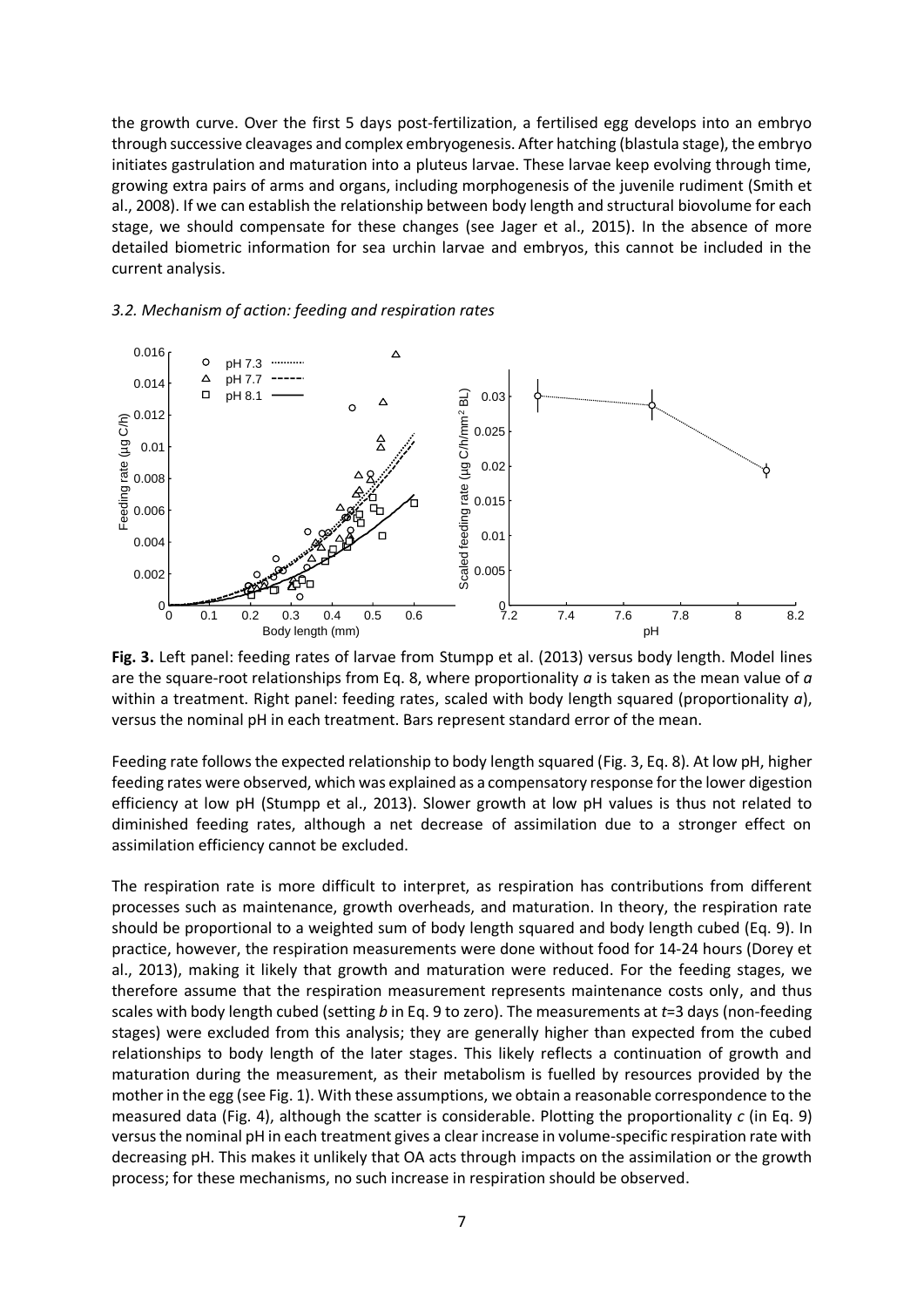

**Fig. 4.** Left panel: respiration rates versus body length from Dorey et al. (2013) for three pH treatments (all treatments shown in supp. info.). Model lines are the cubed-root relation of Eq. 9 (proportionality *b* set to zero, and *c* taken as the mean value of *c* within each treatment). Right panel: respiration rate, scaled with body length cubed (proportionality *c*), versus the nominal pH in each treatment. Bars represent standard error of the mean.

The proportionality constants *a* (Eq. 8 and right panel of Fig. 3) and *c* (Eq. 9 and right panel of Fig. 4) are quantitatively related to the parameters fitted on the growth curve (Table 1): clearly, the feeding rate needs to be sufficiently large to fuel the energy-requiring processes of growth and respiration. The theoretical relationship between these compound parameters is worked out in the supporting information, but testing the mass balancing requires information that we could not establish for the sea-urchin larvae (especially on the link between body length and carbon content in biomass).

Taken together, the evidence suggests that OA mainly acts by increasing maintenance costs for the sea-urchin larvae. The growth data (see more detailed plots in supp. info.), however, indicate that after *t*=15 days, the remaining larvae in several of the replicate treatments are able to overcome the stress, and are able to achieve a body length that is close to that of the reference. This may be related to additional compensatory feeding (see the large values for the feeding rate at the largest body sizes, for the low pH treatments, in Fig. 3), and/or to a decrease in the maintenance costs (see the low value for the respiration rate for the largest body sizes in some treatments, in Fig. 4 and supp. info.). However, more detailed investigations are needed to elucidate the mechanisms underlying this compensatory effect.

#### *3.3. Deriving the stress factor*

Now that we decided on the most likely mechanism of action, we can study the available growth data in more detail, and derive a stress factor for each replicate treatment. For each replicated aquarium, an average pH was calculated (Chan et al., 2015; Dorey et al., 2013; Stumpp et al., 2013). We fitted each individual replicate with its own stress factor (stress was set to zero for one arbitrary replicate in the pH 8.1 treatment). The basic model parameters (*Lw*0, *Lwm*, *rB*) were also fitted, but were forced to the same value for each replicate within a study (see Table 1). We did this analysis for maintenance costs only, and excluded the information from the treatments for *t*>15 days (for the reference treatments, all points are included). We excluded the data after 15 days from the fit as we do not wish to speculate about additional mechanisms to explain the apparent compensation of the stress response.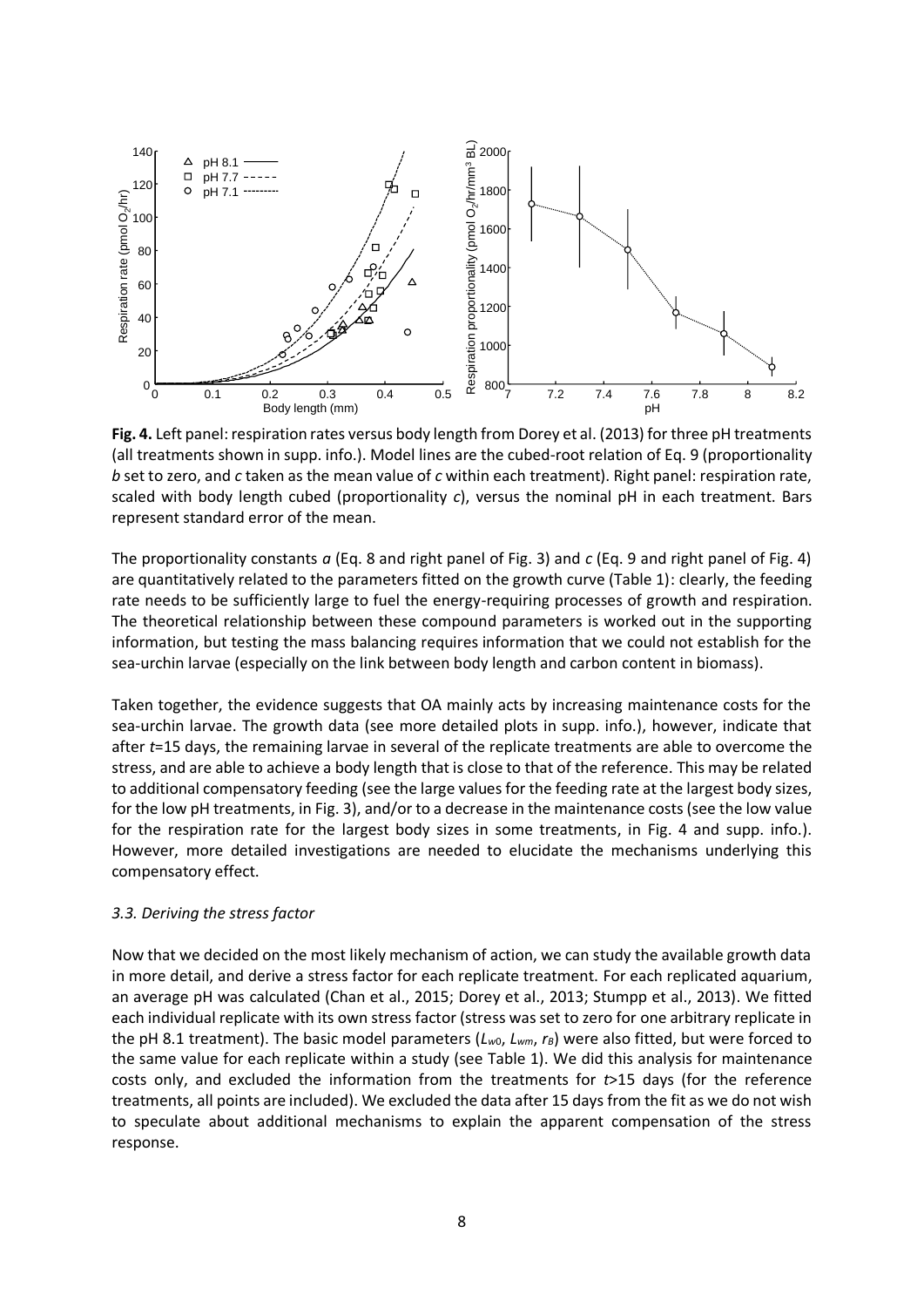The resulting stress factors from the growth data show a strong increase with decreasing pH (Fig. 5). Stress levels are low down to a pH of around 7.6. At lower pH values, the stress increases more steeply with decreasing pH. At the lowest tested pH values, the stress has reached a value of close to one, which implies that the maintenance costs are predicted to be almost a factor of two higher than in the reference (see Eq. 6). This is well in line with the maximum factor of two stress as derived from the respiration rates, although the relationship with pH is different in both cases (Fig. 5). At intermediate pH values, the stress factor from the respiration data is larger than the factor derived from the growth data, whereas we would expect both to have the same value. The large uncertainties in the respiration rates, however, preclude firm conclusion (Fig. 4), but it is certainly possible that the underlying mechanisms are more complex than we assumed.

Seawater pH varies considerably in coastal environment and the present range of variability in the green urchin sampling site is between  $pH<sub>T</sub> 8.7$  to 7.6 (Dorey et al., 2013). Previous studies hypothesized that the tolerance range of a given species to decreased pH shall correspond to their natural range of exposure. Indeed, it was demonstrated that different evolutionary (Thor and Dupont, 2015) and physiological mechanisms (Dorey et al., 2013) were involved when tested pH was deviating from the present range of variability. However, using larval growth rates of the green sea urchin, Dorey et al. (2013) estimated the physiological tipping point at  $pH_T=7.3$ . Where tipping point was defined by the authors as "the lowest pH limit within which normal development, growth and survival are possible." In practice, the threshold was taken as the pH below which the growth rate revealed a much sharper decrease with decreasing pH. In our new analysis using a DEB modelling approach (Fig. 5), we can similarly identify such a stress tipping point around  $pH_T=7.5$ . This more conservative value corresponds to the extreme of the present natural variability and supports our hypothesis. This approach should now be tested on other species and stages of development. If confirmed, this relationship between present pH envelope and species sensitivity may be key to bridge chemical changes to biological sensitivity and allow large scale projections of biological impacts. However, additional research is needed to understand the mechanism behind the relationship between pH and stress factor so we can develop a more quantitative definition of the tipping point.

Interestingly, the data of Stumpp et al. (2013) show a higher stress level around pH=7.3 than the data sets of Dorey et al. (2013) and Chan et al. (2015); the latter two being in close correspondence. The data of Stumpp et al. (2013) also yielded quite different parameter estimates from the other two studies (Table 1). These differences are not model artefacts, but clear differences between experiments: the animals in Stumpp et al. (2013) are smaller than those in the other studies for *t*<10 days, and larger for *t*>20 days, although the scatter in this latter part is considerable (see plot in supp. info.). Egg size is highly variable in sea urchins (Scheibling and Hatcher, 2007), and it is thus likely that the eggs from the batch that started the experiment of Stumpp et al. (2013) were smaller than those of the other two studies, and that the smaller egg size was associated with different energetic parameters of the embryos and larvae. A smaller *r<sup>B</sup>* and larger *Lwm* (Table 1) is consistent with a lower value for the maintenance costs (see Eq. 3 and 4). The decrease in *r<sup>B</sup>* is larger than the increase in *Lwm*, (a factor of 1.6 vs. 1.3). However, when fitting all three reference data sets simultaneously, they can be well described by assuming that the animals from Stumpp et al. (2013) only differ in initial size and maintenance costs from the animals in the other two studies (see fits in supp. info).

This highlights the critical importance of considering intraspecific variability when investigating the impact of OA on a given species. Sunday et al. (2011) demonstrated experimentally that maternal effects were playing a key role in determining larval size and response to decreased pH. It was hypothesised that egg provisioning contributes additively to the OA effect. In other words, maternal provisioning could partly buffer against, but not fully mitigate, negative effects of OA. This is consistent with our observations, although the mechanistic links between egg size, maintenance costs and stress due to OA remain to be elucidated. Future work should therefore investigate the impact of OA on egg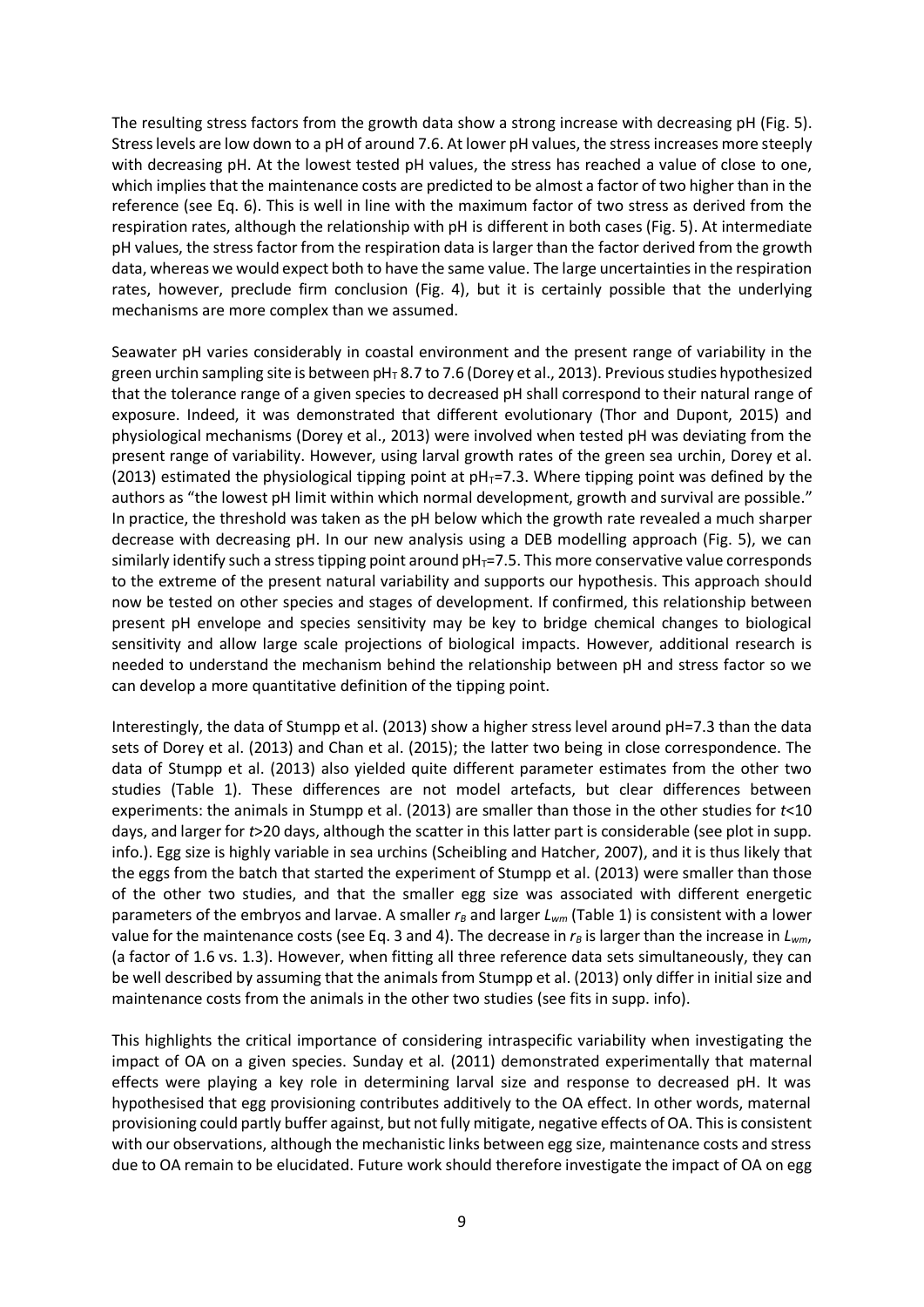quality and quantity, as well as the potential of egg size to identify individuals or populations with stronger potential to cope with OA.



**Fig. 5.** Stress on maintenance as a function of measured pH. For one of the highest pH treatments in each study, the stress is set to zero. Underlying fits on the replicated growth data are provided in supp. info. Broken line represents the stress factor derived from the respiration data in Fig. 4, plotted against the mean measured pH.

### **Table 1**

Parameter estimates, with 95% likelihood-based confidence interval, for the fits on the individual replicate growth data (fits shown in supp. info.).

| Symbol         | Parameter                                            | -al.<br>et<br>Dorey | Stumpp et al. (2013) | Chan et al. (2015) |
|----------------|------------------------------------------------------|---------------------|----------------------|--------------------|
|                |                                                      | (2013)              |                      |                    |
| $L_{W0}$       | Initial body length (mm)                             | $0.14(0.13-0.14)$   | $0.069(0.061-0.078)$ | $0.13(0.11-0.14)$  |
| Lwm            | Maximum body length (mm)                             | $0.48(0.46-0.51)$   | $0.62(0.59-0.66)$    | $0.50(0.47-0.53)$  |
| r <sub>R</sub> | Von Bertalanffy rate constant (d-1)                  | $0.12(0.11-0.13)$   | 0.076 (0.067-0.084)  | $0.14(0.12-0.16)$  |
|                | Stress factor (-) fitted for each replicate (Fig. 5) | $0 - 0.84$          | $0 - 1.0$            | $0 - 0.37$         |

#### *3.4. Flexibility in the maintenance costs*

In general, maintenance costs within a species are not expected to vary, apart from the potential effect of stressors like OA that may increase these costs. The data for sea-urchin larvae, however, offer some tantalising clues to a more flexible view of maintenance. The difference in growth pattern in the reference treatments for the studies of Dorey et al. (2013) and Chan et al. (2015) on the one hand, and those of Stumpp et al. (2013) on the other, can largely be explained by a smaller egg size and lower maintenance needs in the latter study. Furthermore, as discussed, the negative effects of OA on growth may have been partly compensated, later in larval development, by reducing basal maintenance needs. At first glance, such flexibility in maintenance costs does not seem to make much sense in an evolutionary context: if maintenance is to some extent optional, an individual with reduced costs would have an advantage and out-compete its more energy-expensive conspecifics. There is, however, the speculative hypothesis of 'waste to hurry' (Kooijman, 2013) that can offer an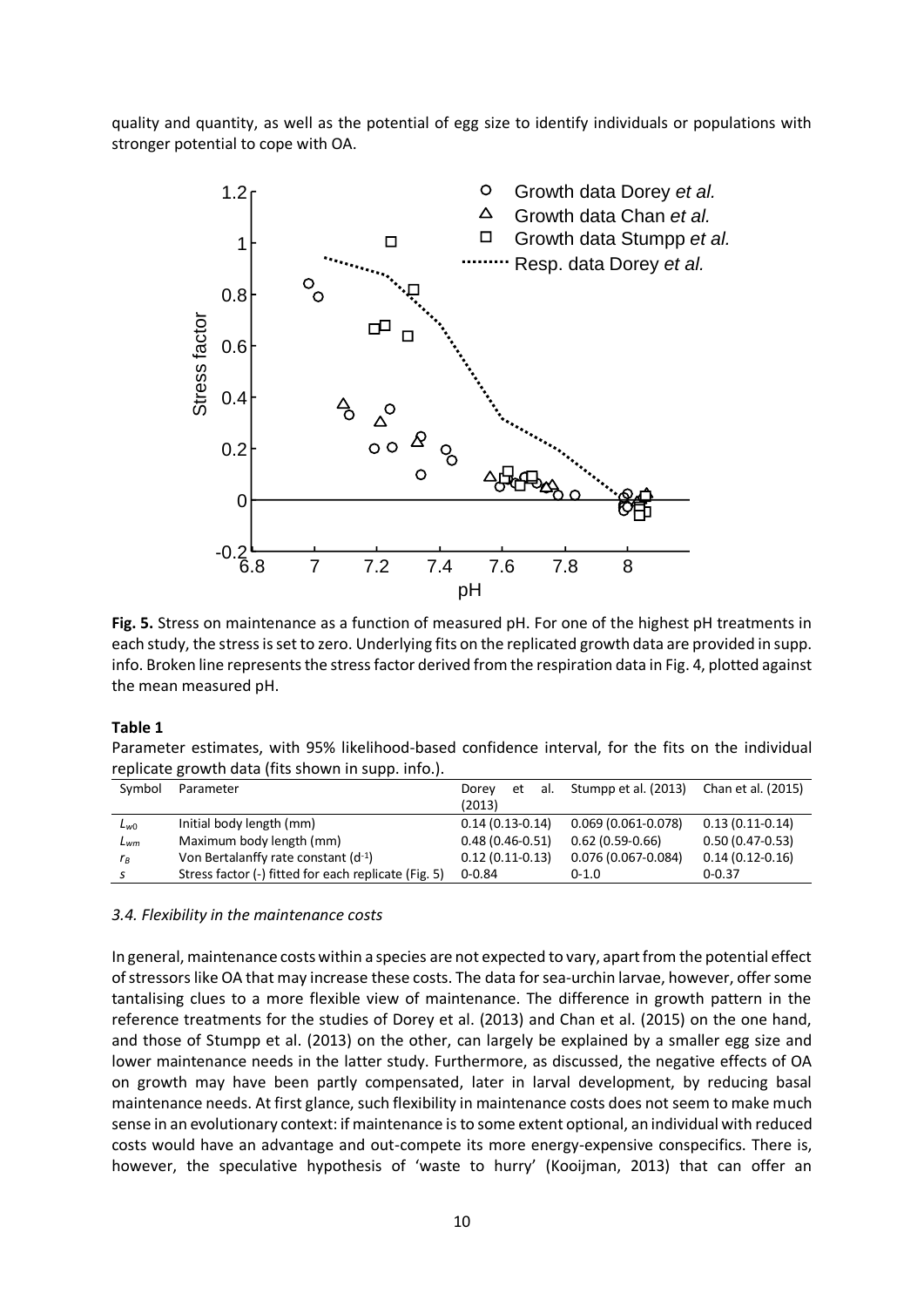explanation. Small organisms that rely on blooming resources (such as phytoplankton) are best able to exploit such a resource if they grow fast and stay small. The only way to do this in DEB theory is to boost the maintenance costs, and hence, wasting resources (i.e., burning assimilated food without useful work). A consequence of this wastefulness is that maintenance needs may be decreased under some conditions without negative effects on the structural integrity of the animal. Hatching from a small egg or suffering from OA might represent such conditions. Admittedly, this explanation for the observed patterns is still highly speculative, but its consistency with the observed patterns in intriguing and requires further dedicated research.

# **5. Conclusions**

The simple DEB analysis applied here helped to interpret the available experimental data in an integrated manner. The model framework makes strong predictions for the patterns of the various traits (growth, feeding and respiration), and these predictions were largely consistent with the observations. Here, we performed a semi-quantitative integration for the different traits, as we lack the detailed information to parameterise a closed mass balance (which needs values for the additional parameters in Eq. 3 and 4, and some other conversion factors).

OA affects maintenance costs in sea-urchin larvae. This explanation is consistent with the slower growth, increased respiration, and lack of negative effects on feeding (when comparing animals of the same size). For the first part of the data set (up to 15 days post fertilisation), this mechanism of action provided an excellent explanation of the observed effect patterns on growth. A clearly pH-dependent increase in stress is shown with increasing acidification, including an apparent tipping point around a pH of 7.5. This result offers an interesting perspective on the potential relationship between present natural variability in pH and species sensitivity to OA. If confirmed in other taxa, this would constitute a powerful tool to link chemical and biological changes in the future ocean. Later in the larval development, it appears that animals were able to compensate to some extent for the stress of OA, at least in some of the replicates. This compensation, and the differences in growth at reference pH between the studies, point at the possibility that the maintenance costs are to some extent flexible. Dedicated research (e.g., more detailed respiration measurements) is needed to support this hypothesis, as well as its ecological consequences.

Here, we only considered the embryonic and larval stages of the sea urchin. After metamorphosis, sea urchins obviously grow to a much larger size than the maximum length established for larvae in Table 1. The conclusion thus needs to be that one or more of the energy-budget parameters changes with metamorphosis. Furthermore, it needs to be investigated whether juvenile/adult sea urchins are affected in the same way, and to the same extent, as the larvae. The DEBkiss framework offers a straightforward platform for such comparisons, as it is more meaningful to compare stress factors on energetic processes (such as maintenance costs) than on life-history traits (such as growth rate) for such different life stages. This way to quantify stress thus makes it easier to compare species, life stages, and stressors, but also allows different stressors and/or environmental factors to be combined in a multi-stress approach (see Jager et al., 2010).

Even though the results of the DEB-based analysis are in line with the conclusions drawn in the original studies, the modelling effort provides additional insight into the underlying mechanisms. Furthermore, it raises more fundamental questions about sea-urchin biology as well as the effects of OA, which can provide a solid basis for further research.

### **Acknowledgements**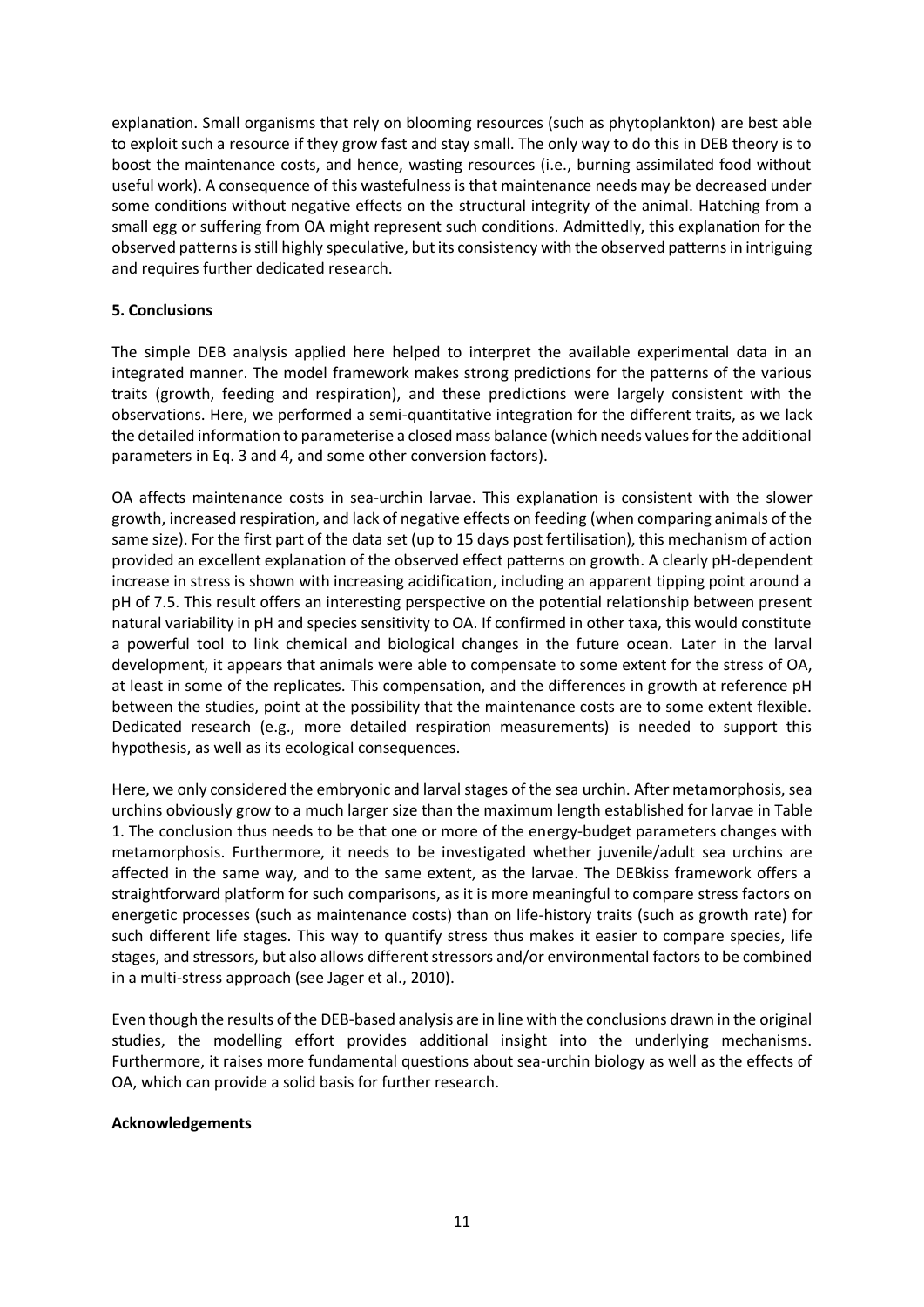We gratefully acknowledge funding from the Research Council of Norway through the project OAPPI (215589), and thank the project leader Renée Bechmann for her support. SD is funded by the Linnaeus Centre for Marine Evolutionary Biology at the University of Gothenburg and supported by a Linnaeus grant from the Swedish Research Councils VR and Formas.

#### **References**

Caldeira, K., Wickett, M.E., 2003. Anthropogenic carbon and ocean pH. Nature 425(6956), 365-365.

- Chan, K.Y.K., García, E., Dupont, S., 2015. Acidification reduced growth rate but not swimming speed of larval sea urchins. Scientific Reports 5, 9764.
- Dorey, N., Lançon, P., Thorndyke, M., Dupont, S., 2013. Assessing physiological tipping point of sea urchin larvae exposed to a broad range of pH. Global Change Biology 19(11), 3355-3367.
- Dupont, S., Pörtner, H., 2013. Get ready for ocean acidification. Nature 498(7455), 429-429.
- Dupont, S.T., Thorndyke, M.S., 2014. Direct impacts of near-future ocean acidification on sea urchins. In: Fernández-Palacios, J.M., de Nascimento, L., Hernández, J.C., Clemente, S., González, A., Díaz-González, J.P. (Eds.), Climate change perspective from the Atlantic: past, present and future. Servicio de Publicaciones, Universidad de La Laguna, Santa Cruz de Tenerife, Spain, pp. 461-485.
- Freitas, V., Cardoso, J.F.M.F., Santos, S., Campos, J., Drent, J., Saraiva, S., Witte, J.I., Kooijman, S.A.L.M., Van der Veer, H.W., 2009. Reconstruction of food conditions for Northeast Atlantic bivalve species based on Dynamic Energy Budgets. Journal of Sea Research 62(2-3), 75-82.
- Jager, T., Zimmer, E.I., 2012. Simplified Dynamic Energy Budget model for analysing ecotoxicity data. Ecological Modelling 225, 74-81.
- Jager, T., Ravagnan, E., 2015. Parameterising a generic model for the dynamic energy budget of Antarctic krill, *Euphausia superba*. Mar. Ecol. Prog. Ser. 519, 115-128.
- Jager, T., Heugens, E.H.W., Kooijman, S.A.L.M., 2006. Making sense of ecotoxicological test results: towards application of process-based models. Ecotoxicology 15, 305-314.
- Jager, T., Martin, B.T., Zimmer, E.I., 2013. DEBkiss or the quest for the simplest generic model of animal life history. J. Theor. Biol. 328, 9-18.
- Jager, T., Salaberria, I., Hansen, B.H., 2015. Capturing the life history of the marine copepod *Calanus sinicus* into a generic bioenergetics framework. Ecological Modelling 299, 114-120.
- Jager, T., Vandenbrouck, T., Baas, J., De Coen, W.M., Kooijman, S.A.L.M., 2010. A biology-based approach for mixture toxicity of multiple endpoints over the life cycle. Ecotoxicology 19, 351- 361.
- Kooijman, S.A.L.M., 2001. Quantitative aspects of metabolic organization: a discussion of concepts. Philosophical Transactions of the Royal Society of London B 356, 331-349.
- Kooijman, S.A.L.M., 2013. Waste to hurry: dynamic energy budgets explain the need of wasting to fully exploit blooming resources. Oikos 122, 348-357.
- Muller, E.B., Nisbet, R.M., 2014. Dynamic energy budget modeling reveals the potential of future growth and calcification for the coccolithophore *Emiliania huxleyi* in an acidified ocean. Global Change Biology 20(6), 2031-2038.
- Nisbet, R.M., Muller, E.B., Lika, K., Kooijman, S.A.L.M., 2000. From molecules to ecosystems through dynamic energy budget models. Journal of Animal Ecology 69, 913-926.
- Russell, M.P., 1998. Resource allocation plasticity in sea urchins: rapid, diet induced, phenotypic changes in the green sea urchin, *Strongylocentrotus droebachiensis* (Müller). Journal of Experimental Marine Biology and Ecology 220(1), 1-14.
- Scheibling, R.E., Hatcher, B.G., 2007. Ecology of *Strongylocentrotus droebachiensis*. Developments in Aquaculture and Fisheries Science 37, 353-392.
- Shaw, M., Negri, A., Fabricius, K., Mueller, J.F., 2009. Predicting water toxicity: pairing passive sampling with bioassays on the Great Barrier Reef. Aquatic Toxicology 95(2), 108-116.
- Smith, M.M., Smith, L.C., Cameron, R.A., Urry, L.A., 2008. The larval stages of the sea urchin, *Strongylocentrotus purpuratus*. Journal of Morphology 269(6), 713-733.